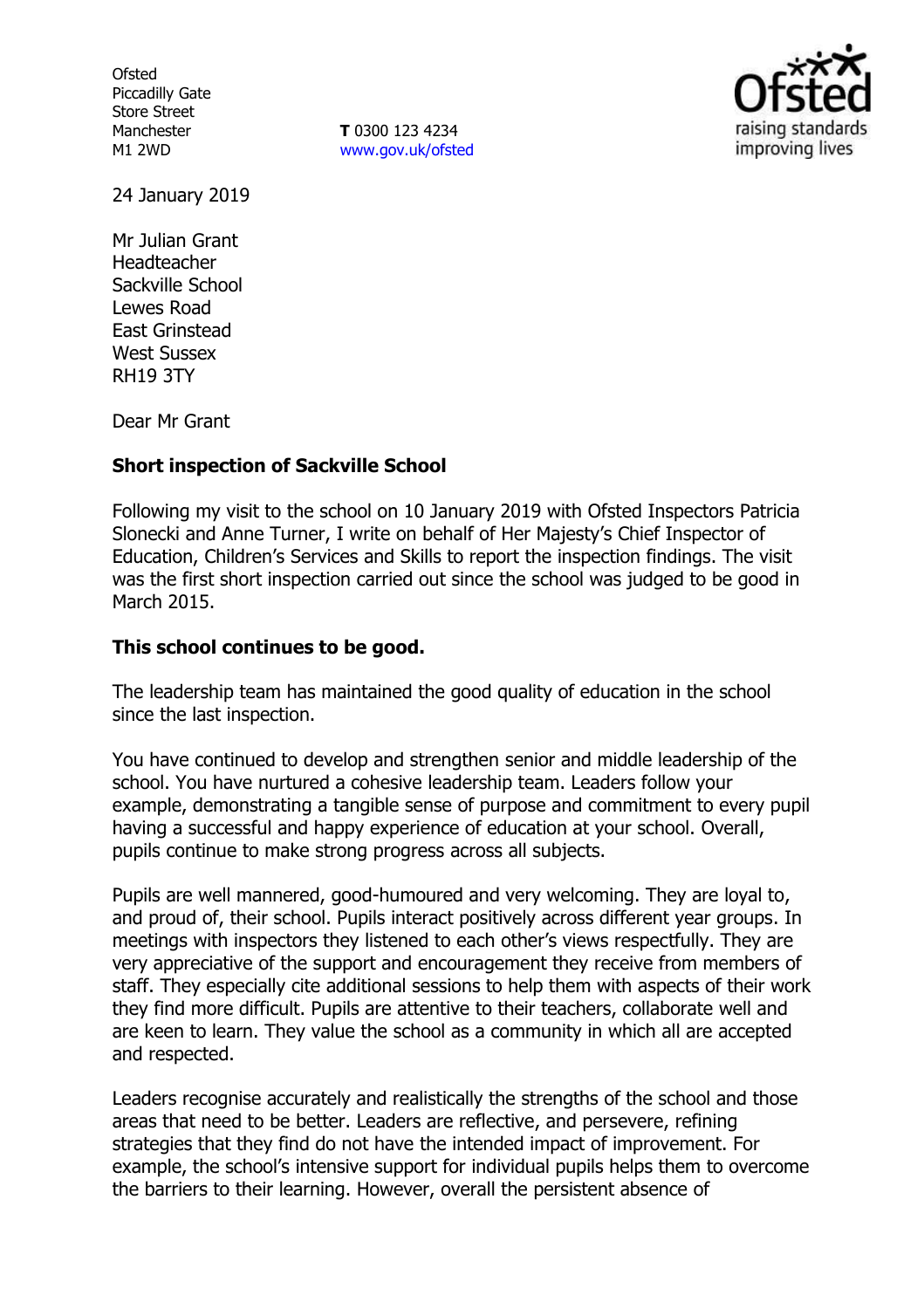

disadvantaged pupils remains well above average and this continues to be a priority and a challenge for leaders.

Parents who completed Parent View, the online survey, were overall very positive about the school. Parents especially highlight the smooth, well-managed transition their children experienced from primary school so that they settled happily and confidently at Sackville. Parents praise the strong, approachable and responsive leaders, whose commitment is reflected by staff. One parent expressed typically that 'the teachers go above and beyond on a regular basis'. Parents also highly appreciate the support for pupils with special educational needs and/or disabilities (SEND). One parent commented, reflecting the views of others, that leaders have 'created an ethos that allows every child to be valued'.

Staff who completed the survey for this inspection expressed their strong support of the school's leadership. They value the professional development they receive in their roles. The very large majority of responses indicated their agreement that leaders do all they can to ensure that the school has a motivated, respected and effective teaching staff.

# **Safeguarding is effective.**

Leaders ensure that the arrangements for safeguarding pupils are fit for purpose. The single central record is well organised and demonstrates leaders' meticulous approach to ensuring that all the required checks of staff are made.

Leaders, including governors, are knowledgeable about local and national risks to pupils. Staff liaise well with outside agencies, including the police, to make sure that safeguarding concerns are followed up swiftly. Pupils state that they feel safe in school. Parents and staff who responded to surveys agree that children are safe in the school.

Leaders have boosted awareness of mental health concerns. Staff have been trained as mental health first aiders and are readily available to support pupils who are feeling anxious.

# **Inspection findings**

- We agreed to consider leaders' actions to ensure that disadvantaged pupils achieve their potential. In 2018, overall, disadvantaged pupils did not achieve as well as in previous years, their progress and attainment being well below the national averages for all pupils.
- Leaders, including governors, place utmost priority on inclusion and ensuring that disadvantaged pupils have the opportunity to engage productively with their education. A strategy group, set up since the previous inspection, meets regularly and considers what each disadvantaged pupil needs to enable them to fulfil their potential. Additional and effective interventions are put in place for individuals if they are falling behind. This includes the increasingly accessible support with mental health issues as well as extra help with academic work.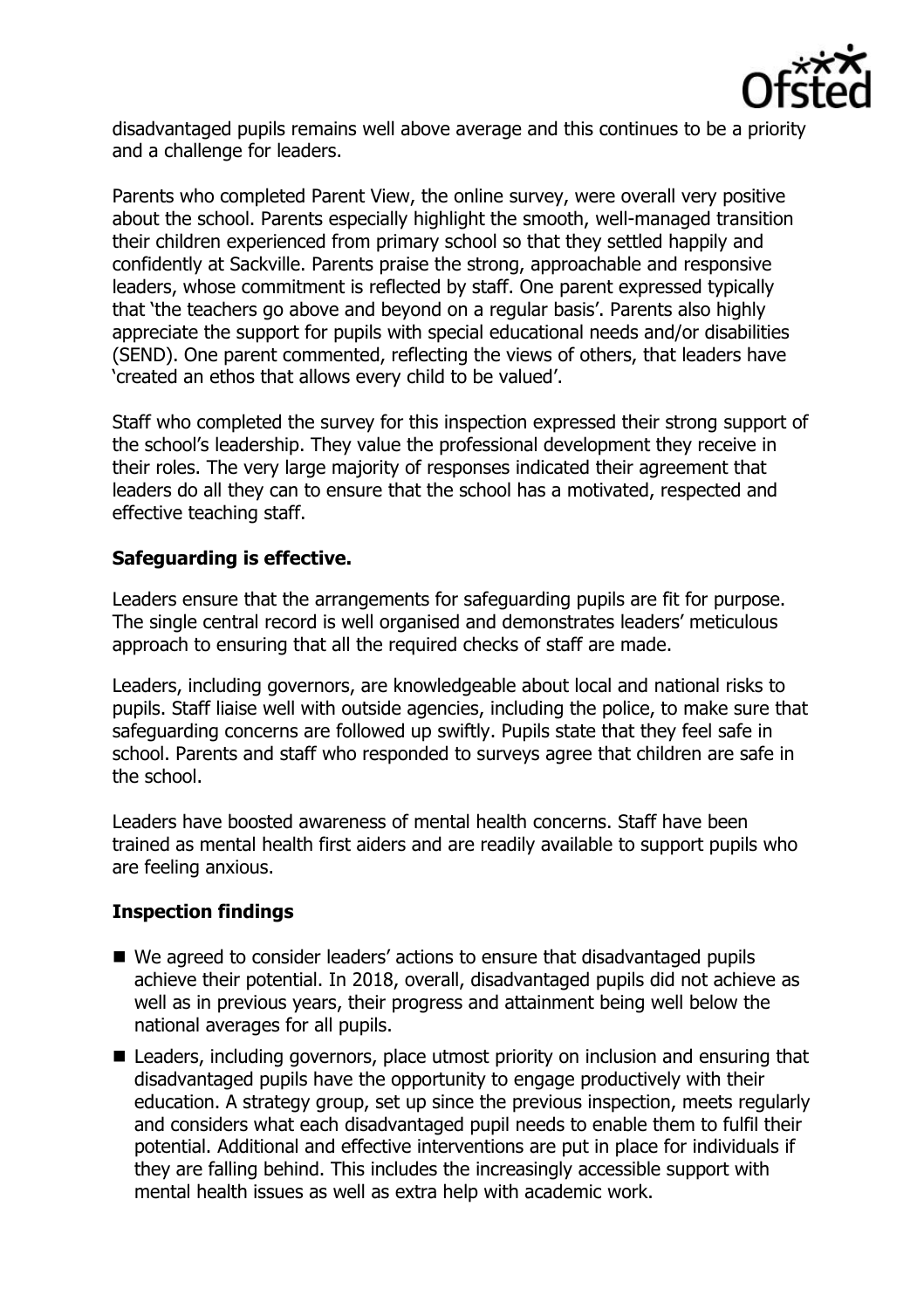

- Leaders have high expectations that all teachers are clear on the difficulties that individual disadvantaged pupils have to overcome. As a result, teachers routinely provide the right levels of support and challenge for disadvantaged pupils to enable them to make better progress.
- Governors keep a close eye on the expenditure of the pupil premium funding so that the proportion of pupils who take part in extra-curricular opportunities is increasing. Governors are also highly considerate of specific support individual pupils need with challenging personal circumstances.
- While last year's results for disadvantaged pupils were disappointing overall, there are clear indications of individual successes. Disadvantaged pupils generally over time make progress at levels similar to their peers nationally. The attainment of most-able disadvantaged pupils is especially strong.
- We also agreed to look at leaders' actions to improve pupils' attendance. This was because, while overall attendance is generally in line with the national average, levels of disadvantaged pupils' persistent absence continue to be too high.
- Leaders have launched a range of initiatives to improve pupils' attendance. Actions include staff prioritising follow-up when a disadvantaged pupil is absent, and the use of the school's attendance minibus to collect pupils when necessary. Staff look carefully at the reasons pupils are absent too often from school to identify the best way of helping them to improve.
- Strong leadership, a dedicated attendance team, plenty of support for individual pupils and their families and close liaison with outside agencies mean that some pupils improve their attendance. However, despite these efforts and regularly revised strategies, the proportion of disadvantaged pupils who are persistently absent remains too high.
- As a third line of enquiry, we looked at how well leaders ensure that pupils access a curriculum that enables them to be well prepared for their future education, employment and wider experiences. In particular, we agreed to consider pupils' personal, social, health and economic (PSHE) education, an area for improvement at the previous inspection.
- The leaders go to great lengths to ensure that pupils access a curriculum that meets individual needs and interests. Bespoke packages for some pupils, sometimes including work experience, improve their engagement with their learning. Leaders are proactive in ensuring that all pupils study a broad range of topics that will be helpful to them in the future. The Year 9 humanities course is particularly valuable for all pupils alongside their GCSE option choices made in Year 8.
- You are currently revising your curriculum to specify further the knowledge, concepts and themes to be taught across different subjects and year groups. This will include highlighting cross-curricular links to provide more opportunities for pupils to develop and apply their subject knowledge.
- Leaders have given careful thought to the right programme to ensure that pupils receive the right, age-appropriate guidance on their health and well-being. This academic year, leaders introduced a structured programme, delivered in tutor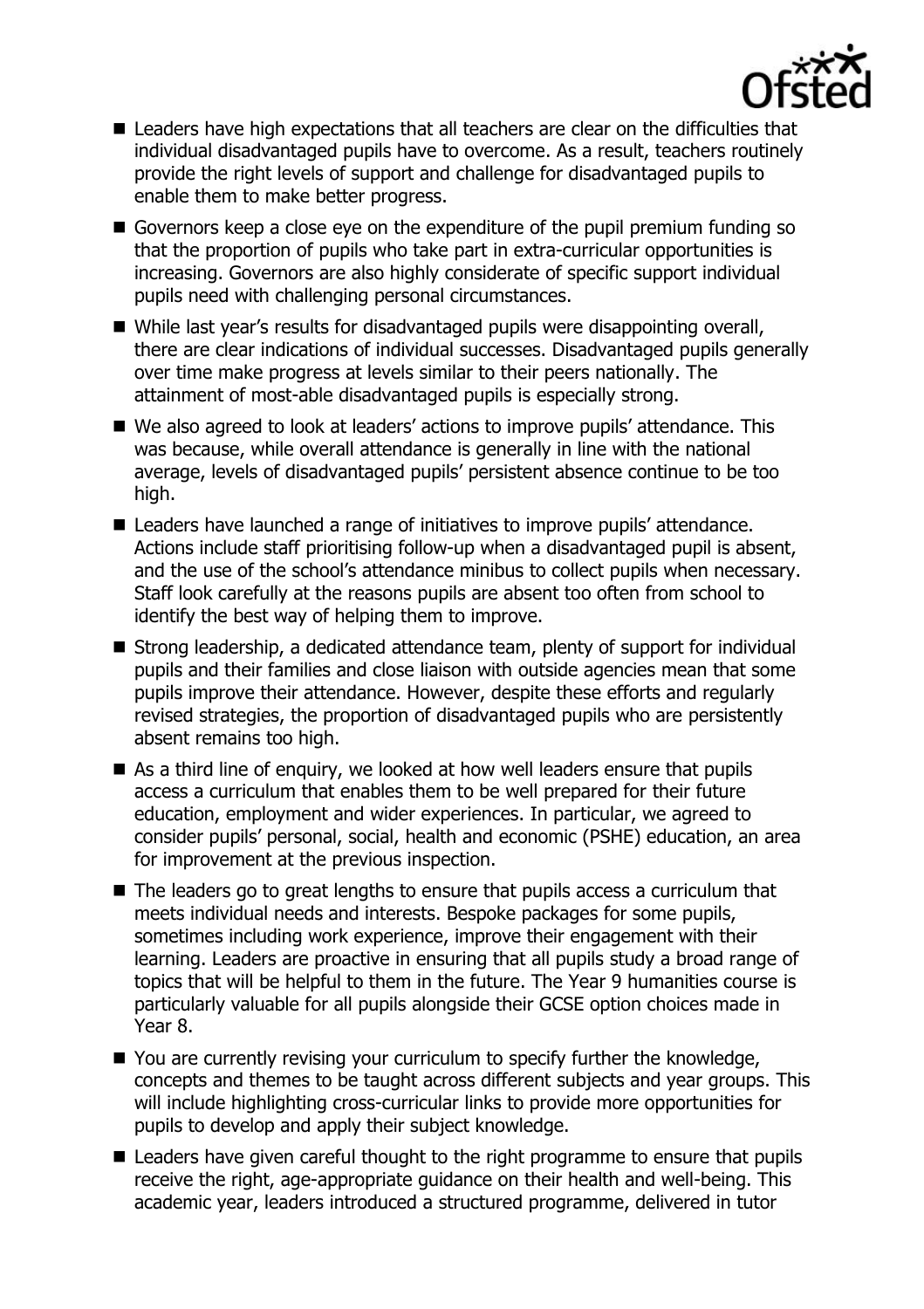

times, to cover a range of topics relevant to pupils' personal development. These sessions are enhanced by the existing assembly programme and themed enrichment days. Leaders rightly provide the training, support and resources needed to boost tutors' confidence in areas in which they are non-specialists.

- The PSHE programme is in the early stages of becoming embedded and the impact is seen especially among younger pupils who readily recall and apply themes covered. There remains some vagueness among older pupils regarding important contemporary safeguarding issues about which they should be more keenly aware.
- Finally, we agreed to consider the effectiveness of leaders' actions to improve pupils' skills in numeracy and in grammar, punctuation and spelling. This was an area for improvement from the previous inspection report.
- You responded swiftly by developing leaders' roles of responsibility for these areas. You ensure that there is a clear strategy for the application of numeracy skills and the promotion of literacy across the curriculum. Through leaders' clear expectations, monitoring, review and staff training, substantial improvements have been made in these areas.
- Leaders have reviewed the curriculum and identified where pupils need to apply their numeracy skills. Staff development and shared good practice ensure that teachers and teaching assistants are clear on a common approach to how numbers are used in different subjects. Staff are more confident in delivering number-based aspects of their subjects, and pupils are clearer on how mathematical terminology is used across the curriculum. Similarly, leaders have developed coherent and effective systems for teachers to use to help pupils improve their grammar, punctuation and spelling.
- Leaders' regular monitoring means that they have an accurate view of the strengths and areas for development within and between departments. When leaders' raised expectations are met, pupils make better progress. Pupils are clear on ways in which they have improved their spelling because of guidance from their teachers. However, when there is some variation in how well teachers adhere to the school's systems, pupils' errors persist, including the misspelling of technical terminology.

## **Next steps for the school**

Leaders and those responsible for governance should ensure that:

- the most effective strategies are identified and implemented to reduce the overall persistent absence of disadvantaged pupils
- $\blacksquare$  the PSHE programme is fully established and that older pupils, especially in the sixth form, catch up on any themes they missed in previous years
- **E** best practice in the development of pupils' literacy skills extends across the school.

I am copying this letter to the chair of the governing body, the regional schools commissioner and the director of children's services for West Sussex. This letter will